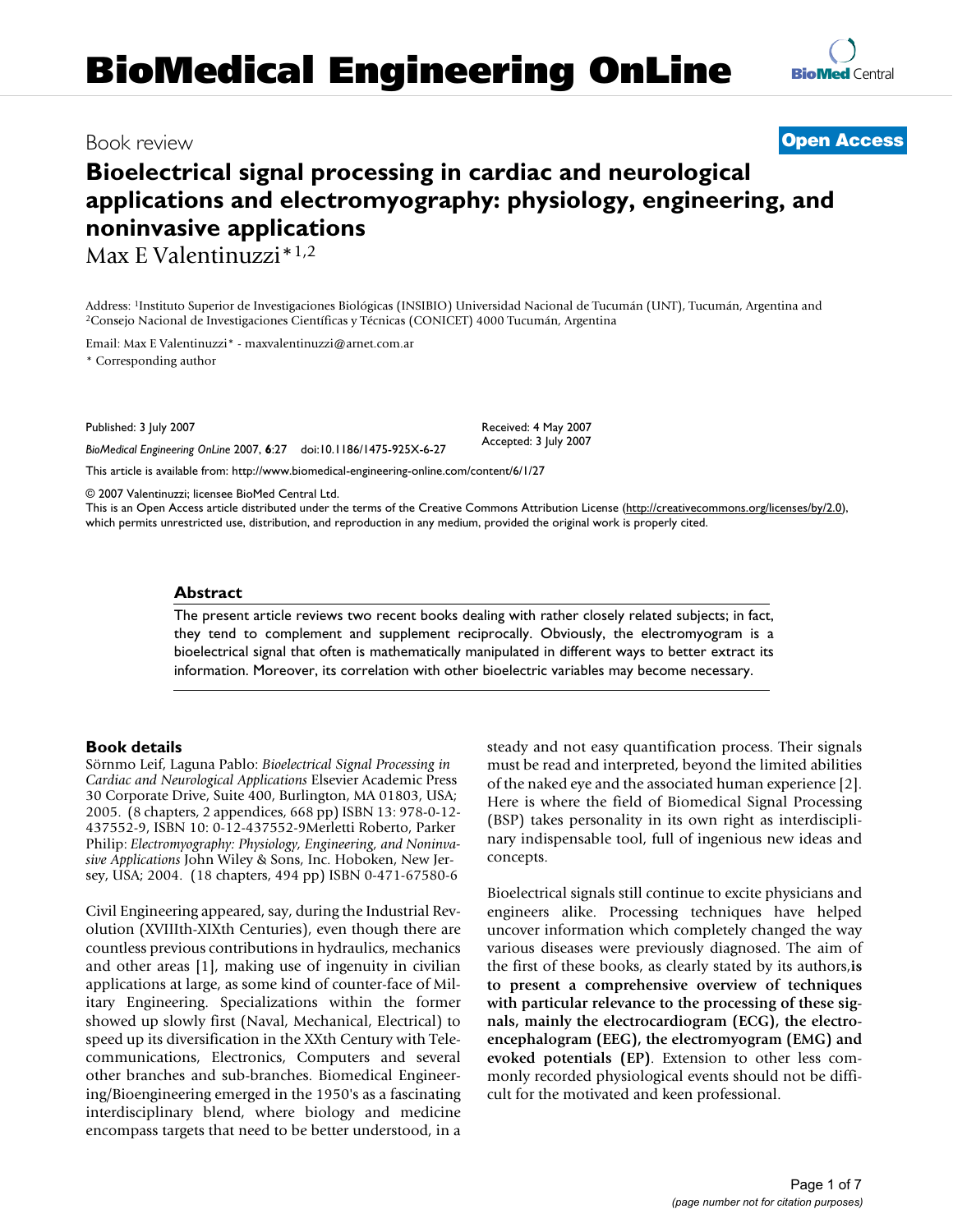It is intended for final year undergraduate and graduate students in biomedical engineering, electrical engineering and computer science. It may also be used as reference for practicing engineers, physicians, researchers and anyone interested in finding out what information can be derived from bioelectrical signals. Its authors, one from Lund University, in Sweden, and the other from Zaragoza University, in Spain, are well-prepared and experienced professionals who neatly have produced an excellent and recommendable piece.

Let us now make a quick tour through the book starting with the preface (6 pp, [6] references), where the aim is stated, the content is overviewed and several acknowledgments are made, showing that a good number of quite capable people have contributed to highlight the product.

Its first chapter, the introduction (24 pp, 8 figures, 32 references,), puts BSP in context and gives a brief description of bioelectricity. The complexity of a signal is often considerable and its processing has become a convenient and efficient way for extracting clinically significant information many times hidden. A fundamental objective of BSP is to *reduce the subjectivity* of manual measurements; in addition, it may be used in its own right for developing methods to *extract features* which help characterize and understand the information carried by a signal. Another objective of BSP is *noise reduction*, whatever the origin of the interfering signal is. *Mathematical modeling* and *simulation* constitute other important objectives which can help in a better understanding of physiological phenomena. Besides, the chapter points out to three major clinical contexts for BSP, namely, *diagnosis*, *therapy* and *monitoring*; the two latter may not sometimes be obvious. Clear definitions of *sensitivity*, *specificity*, *positive* and *negative predictive values* are given while the importance of databases is underlined.

The electroencephalogram is the subject matter dealt with in chapter 2 (25 pp, 13 figures, 50 references), so providing the reader with basic general knowledge about brain activity and serving as background to the following chapter 3, on EEG signal processing (87 pp, 38 figures, 205 references, 21 problems). The latter is the true beginning of the book, as it offers the "meat and potatoes" to start chewing and tasting in a 6-section tray dealing, respectively, with modeling the EEG signal, artifacts in the EEG, nonparametric spectral analysis, model-based spectral analysis, EEG segmentation, and joint time-frequency analysis. Should the EEG be viewed as a deterministic or stochastic event? If the latter description is chosen, which type of probability density function (PDF) will provide adequate statistical characterization of the signal? Are there cases where the EEG signal should be treated as nonstationary or non-Gaussian? What are the most frequent

sources of interference and what methods are best suited for their reduction or cancellation? These are some questions that the chapter means to answer.

Chapter 4 takes up the evoked potentials (137 pp, 51 figures, 181 references, 36 problems); quite a piece, indeed, calling for solid mathematical knowledge, if the reader really aims at grasping the subject. These potentials constitute an event-related activity which occurs as the electrical response from the brain to various types of sensory stimulation. Since interference appears as the main troublemaker, a good portion of the chapter is devoted to how this culprit should be treated. As far as the EP is concerned, noise is essentially synonymous with the spontaneous background EEG activity; however, non-cerebral noise sources must also be taken into account. Ensemble averaging is an important family of noise reduction techniques based on the observation that a stimulus causes a brain response time-synchronized to it. The recorded EEG signal can be transformed into an ensemble of *M* different potentials, with each potential described by *N* samples. Within this family, the chapter describes in detail averaging of homogeneous ensembles, ensemble averaging interpreted as linear filtering, exponential averaging, averaging of inhomogeneous ensembles, spike averaging and robust averaging, effect of latency shifts (even though latencies are many times considered as fixed, variations may occur which introduce distortion), estimation of latency shifts (using, for example, deconvolution), and weighting of averaged evoked potentials using ensemble correlation. Furthermore, the chapter discusses noise reduction by linear filtering, single trial analysis using basis orthonormal functions (a subsection that will certainly impose on the reader's intellectual abilities); thereafter, adaptive analysis using basis functions, and finally, wavelets (32 dense pages) concluding that this transform has been found useful not only for signal denoising but for analysis and characterization of EPs.

The electromyogam is the main actor of chapter 5 (62 pp, 22 figures, 111 references, 14 problems). A good mate to complement it is the second of the books herein reviewed, which, by the way, is the first mentioned by Leif Sörnmo and Pablo Laguna in the list of references. After introducing the signal, these authors consider the amplitude of the EMG as a fundamental quantity which roughly increases monotonically with the force developed by the muscle. However, things are not as straightforward as the previous statement may lead to believe. Since the EMG represents a stochastic event, its amplitude is given by the standard deviation of the observed signal or by a similar dispersion estimate. Thereafter, a couple of pages deal with spectral analysis of the surface EMG, continuing with conduction velocity estimations, modeling of intramuscular EMG and intramuscular EMG signal decomposition. The latter con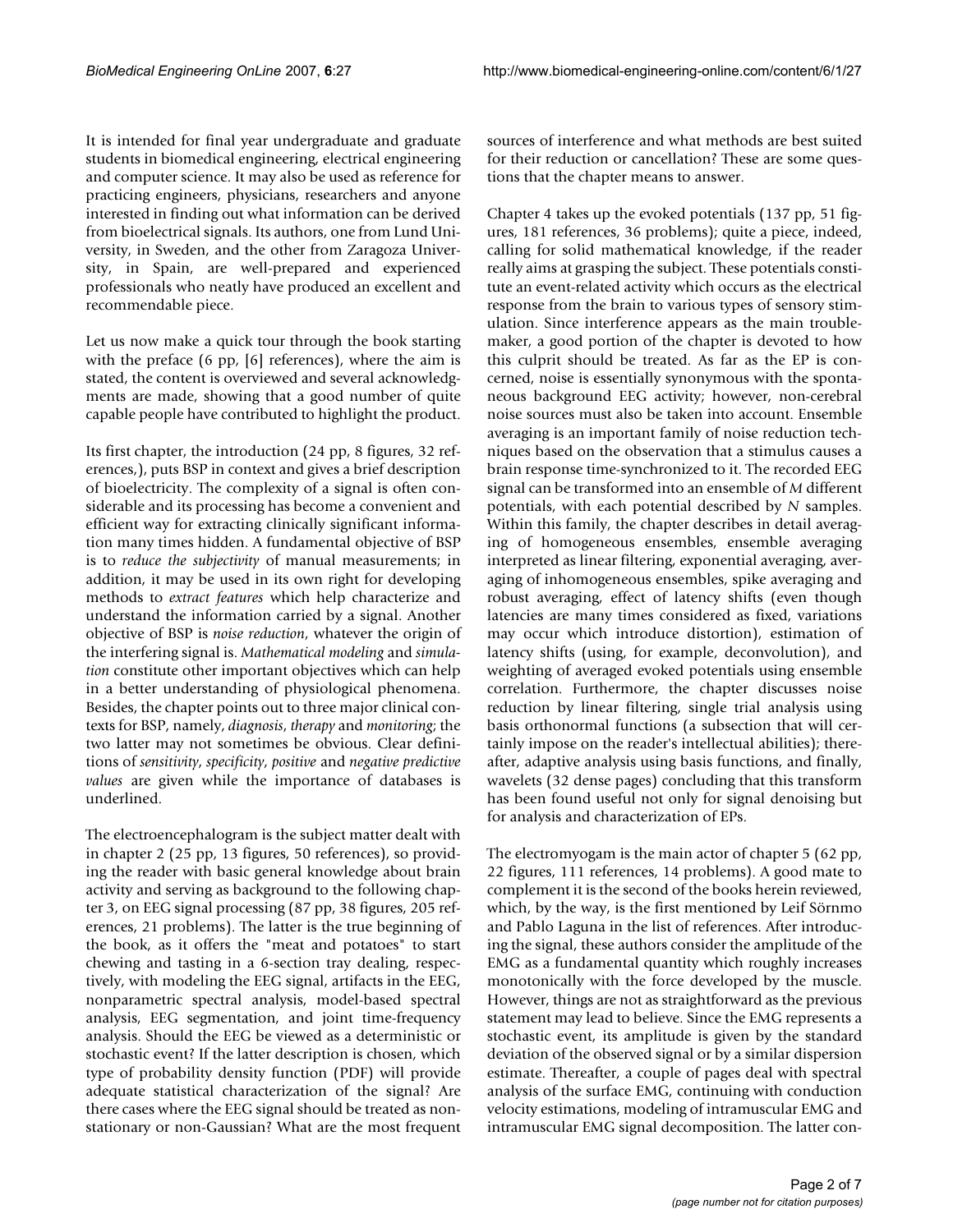tains important information concerning the motor control system not immediately quantifiable from the measured signal, but which needs to be disentangled with advanced processing and pattern recognition.

The last three chapters take care of the ECG (thus, amounting to about 35% of the book), with chapter 6 (38 pp, 20 figures, 55 references) offering background general information, of the type presented in any physiology text, chapter 7 (91 pp, 44 figures, 204 references, 26 problems, the longest of the three) specifically devoted to the ECG processing, and chapter 8 (54 pp, 24 figures, 98 references, 13 problems) dealing with heart rate variability. Electrocardiographic analysis was one of the very first areas in medicine where computers were introduced. Well respected scientists like Pipberger and Caceres started out the field in the late 1950's and early 60's. So far, however, and in spite of more than 40 years of development and experience, no system offers a universal standard form of ECG signal analysis. In chapter 7, six main subjects are considered in detail: the problem of baseline wander, which tends to modify beat morphology, the ever present headache of powerline interference, interference from muscular activity, the detection of the QRS complex (which may show a large number of morphologies), the problem of wave delineation in order to compute wave durations, and finally, data compression to allow handling of large amounts of information. It is, no doubt, an important chapter requiring from the potential reader good mathematical knowledge and quite a bit of effort, if full profit is to be obtained. The final chapter 8, as already anticipated above, delves into the widespread interest of the non-constant cardiac frequency seen in all normal individuals, including mammals at large. As demonstrated many years ago, in the early 1960's or before (see [3], for more references), a constant heart rate means irreversible damage at the level of the central nervous system, leading to an almost sure death prognosis. I recall Prof. Carlos Vallbona's lectures, at Baylor College of Medicine, in Houston, back in 1966, showing records from patients where such sad event was demonstrated. This chapter discusses acquisition and RR interval conditioning, time domain measures, heart rhythm representations, spectral analysis of heart rate variations (HRV), clustering of beat morphologies, dives into the troublesome problem of dealing with ectopics (their variety and occasional disguised shape makes them a slippery ground). To close the chapter, interaction with other physiological events is treated, as it refers to the effects of respiration and blood pressure [4].

The book carries also two appendices: One reviews important concepts needed for better understanding the tools applied in its contents, such as matrix fundamentals and discrete time stochastic processes. The other, in particular,

I welcome warmly because it lacks in other books and has been my tired complain; it lists symbols and abbreviations. Good idea! Sometimes authors think the acronym is so obvious that everybody should know ... and the truth is that not everybody knows!

A nice and not frequent feature is the existence of two websites, one supplies the solutions to all the proposed problems and the other holds several project descriptions and offers signals available for download. Bibliography is abundant (just take a look at its number) and anyone who wants to deepen in his/her subject of attraction will find the lead to proceed further. Reference [5] might be a good companion for this book, too.

Now, let us get into the second book starting with a musing ... *The Muscular System ... we look at it almost with worship, it is the driving engine to move us about and beyond, to fight and run; it gives us joy and pleasure, and yet, how far behind the mind it is* [2].

The dream told by Mary Wollaston Shelley in her Frankeinstein story back in 1815–6, as the first science fiction novel, has been more than surpassed by the world we live in. Biomedical Engineering, no doubt, has played a significant role in such development and the book we are about to comment appears as an excellent sample example of such contributions. Was Luigi Galvani not the discoverer and beginner of animal electricity? Were his frogs not *le prime donne* during the three or four early XIXth Century decades, even in social gatherings, to show how the *quasi-dead* could be made to move or to indicate the presence of an action potential with the *rheoscopic preparation* in research labs? Was Frankeinstein's monster not created by electrical discharges through appropriate electrodes? The electrical signal generated by skeletal muscles signaled the birth of electrophysiology, direct current electricity (after the controversy with Alessandro Volta) and the literary science fiction style! Let me offer this comment and through it, with Roberto's and Philip's kind permission (even though I have not asked specifically for it), this book as silent respectful homage to that dedicated Italian obstetrician and true researcher who carried out his breakthrough experiments in his Bologna house, using rudimentary technology and tremendous ingenuity to design, manual skill to actually do it and genius to interpret, helped by his wife, often going through economic distress [2,6]. Thus, **hail to Luigi Galvani, founder of the EMG!**

The editors of this solid book belong, respectively, to the Politecnico di Torino, Italy, and to the University of New Brunswick, Canada. They have ample and recognized experience in the subject. The book, in turn, is sponsored by the IEEE Press Engineering in Medicine and Biology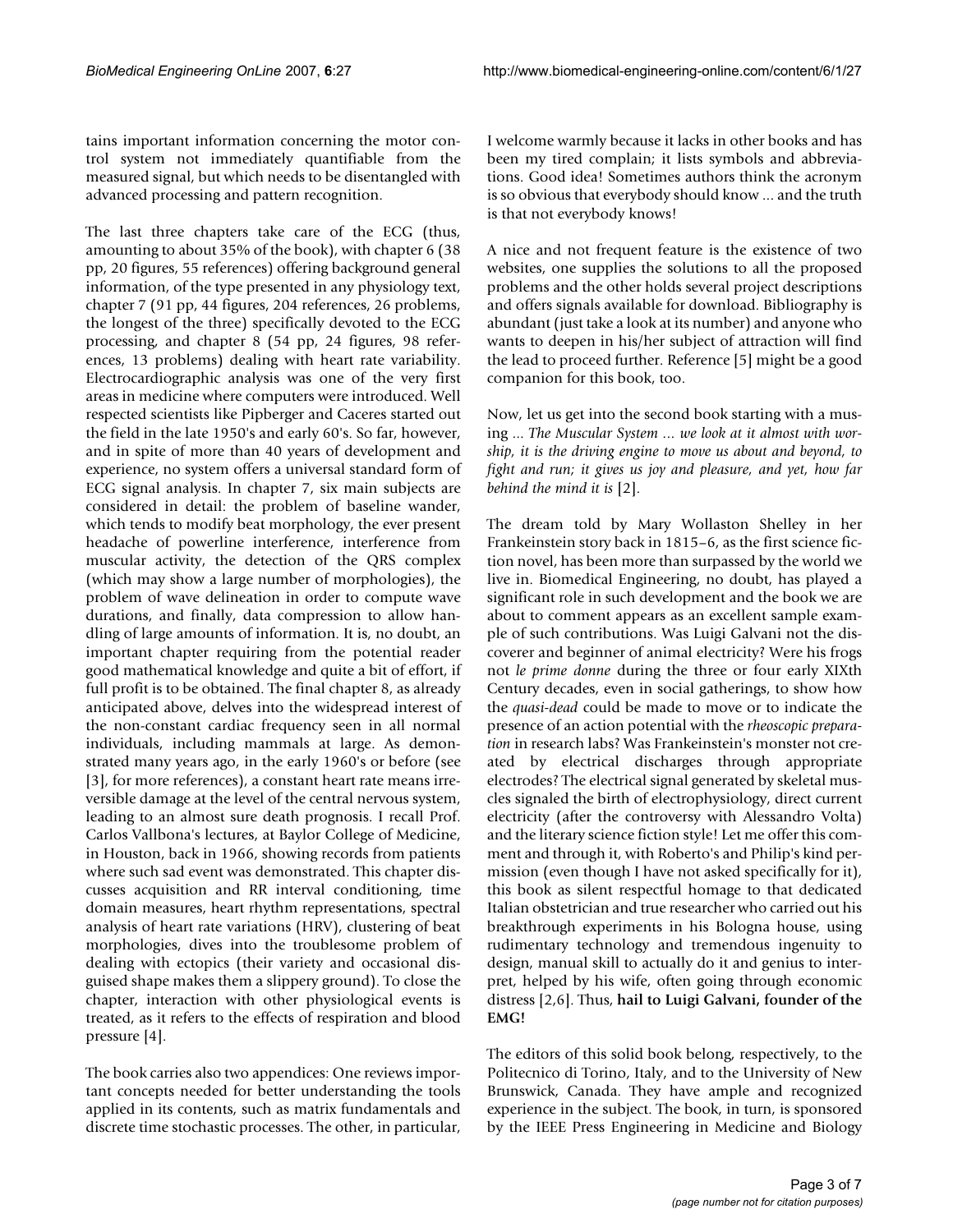Society, being part of the Series in Biomedical Engineering, with Metin Akay as Series Editor. Technical reviewers were Paolo Bonato, from Harvard Medical School, and Guruprasad Madhavan, from State University of New York. All this, no doubt, represents more than enough guarantee seal of top quality. Besides, the list of contributors (33, all hard scientists and professionals from outstanding institutions) is impressive because of its average academic high level. Sweating task for an oldie modest researcher pretending to critically review it!

In the introduction (4 pp, 44 references), the Editors give a short historical note and general overview of the book. Nice beginning. Quoting almost verbatim from them, the book is dedicated to the EMG, the signal generated by skeletal muscles; motors that allow us to move about. Piper is considered to be the first investigator to study EMG signals. He did it in Germany in 1912 using a string galvanometer. In 1924, Gasser and Erlanger carried out similar investigations with an oscilloscope. Remember they won the Nobel Prize for their contributions in nerve conduction. From there on, smaller and bigger discoveries and additions began to pile up getting to the current status, where needle and surface EMG techniques are complementary instruments and integrate each other. The book is aimed at graduate students in biomedical engineering, life sciences, movement sciences, exercise physiology, neurophysiology and neurology, rehabilitation, sports, occupational medicine, and related fields. A background in biomedical instrumentation, signal processing and mathematical modeling is assumed.

The first chapter (20 pp, 13 figures, 105 references), by T. Moritani, D. Stegeman and R. Merletti (who co-authored 6 and, thus, appears as the main leader), is a brief refreshing of the physiology and biophysics of the muscular electrical signal. Those already versed in it can skip it and those who want to improve their knowledge will find enough referred literature to satisfy their needs. Chapter 2 (19 pp, 13 figures, 26 references), written by J.V. Trontelj, J. Jabre and M. Mihelin, continues within the introductory trend describing needle and wire detection techniques. *Nihil novum sub solem*, but it is illustrative. D.W. Stashuk, D. Farina and K. Søgaard, authors of the third chapter (31 pp, 17 figures, 68 references), get more into the main subject by taking up the decomposition of intramuscular signals. Monitoring of motor units (MU) recruitment, derecruitment, and firing rate, leads to the understanding of motor control strategies and of their pathological alterations. EMG decomposition is the process of identification and classification of individual MU action potentials in the interference pattern detected with either intramuscular or surface electrodes. The task is complex for it involves advanced signal processing and pattern recognition techniques using, for example, the so called *clustering* *algorithms*. As pointed out by the chapter's authors, however, EMG signal decomposition is still carried out mainly in research environments while it finds limited clinical application.

Chapter 4 takes up the biophysics of the EMG signal generation (22 pp, 11 figures, 73 references). It was written by D. Farina, R. Merletti and D.F. Stegeman; they describe basic concepts of generation and detection of the electrical muscular event paying attention to the appearance at the end-plate, propagation along the sarcolemma, and extinction at tendons, crosstalk between nearby muscles, selectivity of the detection system in relation to the signal sources and the volume conductor properties. Lastly, the relationship between the developed force and the characteristics of the surface EMG is presented. There is some degree of overlapping with the first chapter.

Technical aspects become the concern of chapter 5 (21 pp, 10 figures, 4 tables, 67 references), authored by R. Merletti and H.J. Hermens. Its objective tries to clarify concepts regarding the electrode size, inter-electrodic distance, electrode configuration and location as well as issues related to the input amplifier. Besides, filter specifications, sampling, A/D conversion and general European recommendations are also given. It is underlined that standardization efforts always lag behind research and are never completed; I would add that they evolve and need continuing revision and update.

The trio formed by E.A. Clancy (from Worcester, MA, USA), D. Farina (from Torino, Italy) and G. Filligoi (from La Sapienza, Rome, Italy) was in charge of chapter 6 (31 pp, 10 figures, 114 references), titled "single-channel techniques for information extraction from the surface EMG signal". They are used to study the interference pattern that results from the simultaneous activation of many motor units. These techniques do not resolve the signal into individual MUs, rather they provide a global description of the electric potential observed at the recording site focusing on the relationships with the underlying physiological processes. The following chapter 7 (31 pp, 17 figures, 88 references), by Farina, Merletti and Disselhorst-Klug, constitutes with the former a small package because it deals with multichannel techniques, thus complementing each other. The surface EMG presents a smaller bandwidth with respect to the intra-muscular signal since the tissues between the muscle fibers and the electrodes act as low-pass filters leading to low spatial selectivity, which hinders the separation of the motor unit contributions. The chapter discusses spatial filtering and sampling and muscle fiber conduction velocity, all within an excellent mathematical framework. The authors add also that the extraction of single MU action potential trains from sur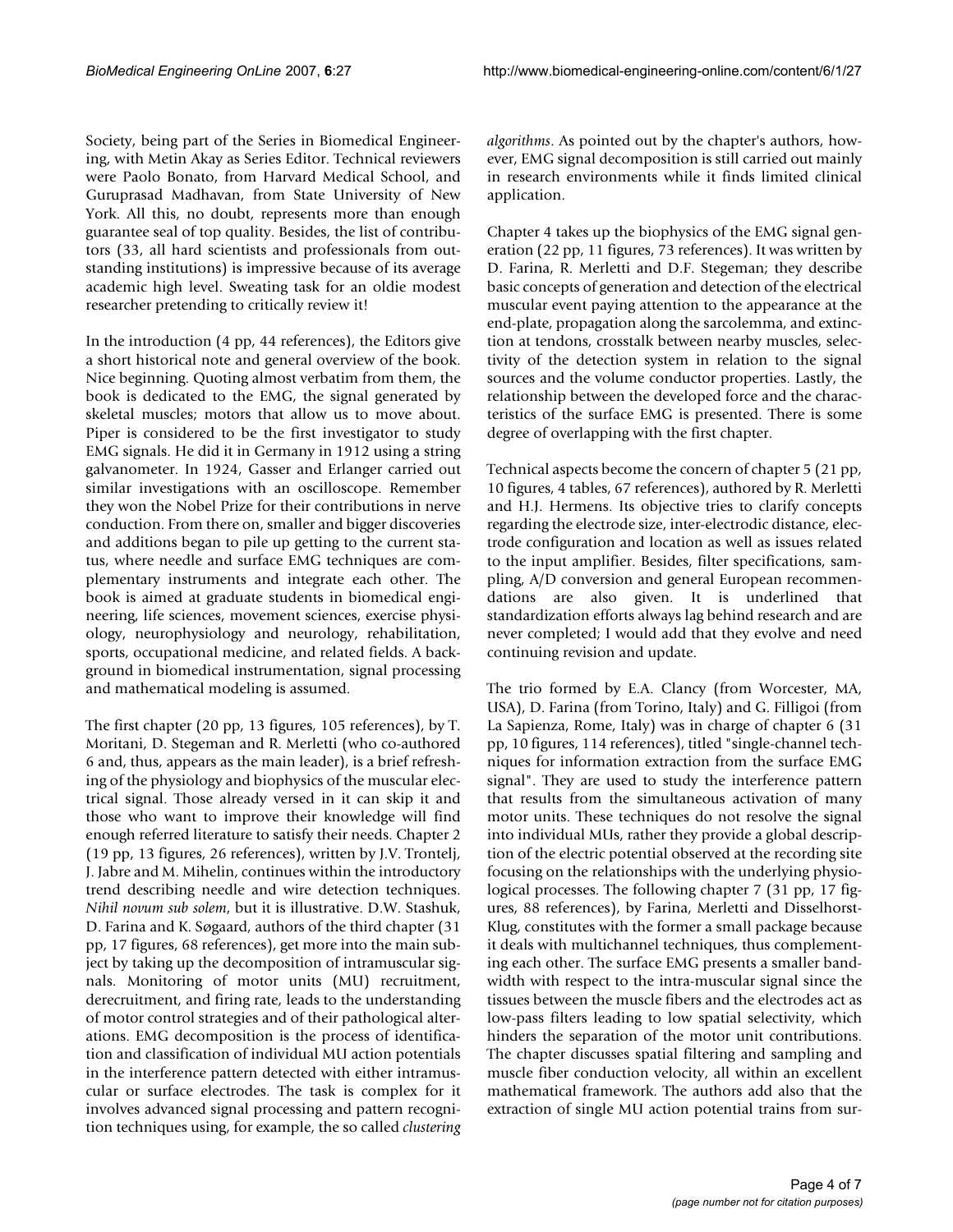face EMG remains a difficult task only to be performed under particular conditions.

Up to here, we reach roughly to about 42–43% of the book (introduction and 7 chapters, 205 pp, without counting the index pages); the remaining (11 chapters, 270 pp) is devoted to more special subjects, which might better call the attention of the specialist, not meaning that they lack interest, quite the opposite, for they show new avenues for discovery, invention and advancement.

The abovementioned series begins with chapter 8 (23 pp, 11 figures, 80 references), authored by D.F. Stegeman, R. Merletti and H.J. Hermens, and gets into modeling and simulation of the EMG. The authors say in the conclusions that, since the mid-1970's, a considerable number of papers on the use and development of EMG models were published. Models are particularly helpful in obtaining insight into the basic elements of surface and needle EMG characteristics. By and large, what is involved is the search for a uniform approach. Considering the variety of questions, such a goal will probably never be reached in full. The present overview is meant to give some background and suggests the possibilities of surface EMG and their limitations.

Muscle fatigue belongs to the daily experience of everybody and has been the concern of physiologists for centuries. There is a proprioceptive feeling which in the end becomes painful, there are metabolic and biochemical changes, the actomyosin machinery stops responding as it should, training is a major factor in extending its appearance but ... how can it be unequivocally defined? How can it be quantified? What are the myoelectric manifestations? These are the questions addressed to in chapter 9 (21 pp, 12 figures, 1 table, 93 references), by R. Merletti, A. Rainoldi and D. Farina; attractive subject and full of possibilities, no doubt.

Those interested in going deeper into the processing techniques should take advantage of chapter 10 (44 pp, 18 figures, 56 references), written by D. Zazula, S. Karlsson and C. Doncardi), however, and with due respect to the chapter's authors and the editors and without entering into its contents (which is definitely good), this chapter perhaps could have been spared because the available literature is enormous and so making the book a little shorter. A few specific applications (as in EMG decomposition or for studying muscular fatigue) could have been inserted in the sections devoted to those subjects.

Prof. C. Orizio, from the University of Brescia, Italy, starts out his chapter on the surface mechanomyogram (the 11th of the book, 14 pp, 10 figures, 71 references), with the following nice paragraph: "Even during muscular isometric



#### Figure 1

Frankenstein's Monster bust, displayed at the Bakken Museum and Library, Minneapolis, MN, USA. The picture was taken by the author of this review as fellow of that institution in September 2002.

contraction, when the muscle tendon unit is kept at constant length, the sliding of the actomyosin filaments determines a reduction of the length of the contractile elements of the muscle with a shortening of its long axis. Since muscle can be considered as a near constant volume system, these changes in muscle length are paralleled by changes in the transverse axis dimension. Indeed, already at the end of the nineteenth century the French physiologist Marey designed specific myographs to record the changes in the muscle thickness during evoked contraction. Analysis of the transverse diameter changes of muscle was considered as a reliable tool and since the beginning of the twentieth century was used to describe the muscle contraction process in several handbooks of physiology." Subtitles of the chapter refer to general aspects of the mechanomyogram (MMG) during stimulated and voluntary contraction, detection techniques and sensors comparison (laser, accelerometers, piezoelectric elements,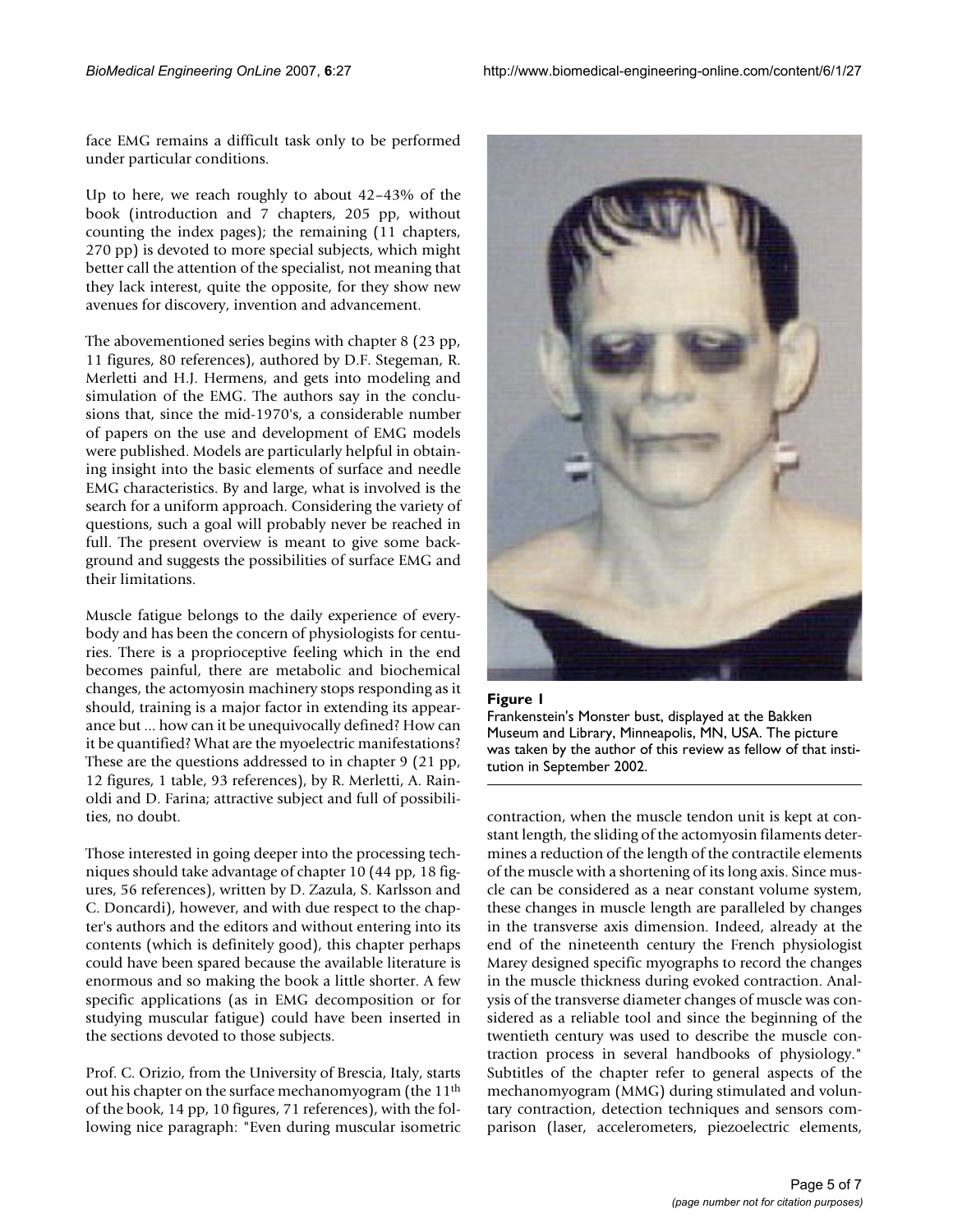microphones), simulation, MMG and force, MMG and EMG. Good condensed chapter, good bibliography and an author collecting good experience. *Ben fatto e diretto al ponto, dottore Orizio, mi ha piaciutto*! Warning: The abbreviation MMG stands also in the literature for magnetomyogram, thus, be careful.

We reach another short piece full of information, chapter 12 (19 pp, 15 figures, 26 references), this time dealing with applications in neurology of the surface EMG (sEMG), by M.J. Zwarts, D.F. Stegeman and J.G. van Dijk, all them from The Netherlands. Among the several studies a neurologist may order a patient undergoing pathologies of this kind, nerve conduction tests and EMG are frequently used. Essentially two approaches are available based on sEMG: polymyography (to evaluate many muscles) and/or eliciting some kind of reflex. Compound muscle potentials and motor nerve conduction are commonly required along with the so called muscle cartography; the latter finds a place to infer the number of functional motor units. New developments are the application of high-density multichannel grids that enable non-invasive measurement of motor units' characteristics such as firing behavior, position, and sarcolemmal properties.

Ergonomics is not a frequent subject and I particularly welcome its inclusion as chapter 13 (16 pp, 4 figures, 103 references), in charge of G.M. Hägg, B. Melin and R. Kadefors, all from Sweden. My only complain concerns its length: too short, leaving the reader wishing for more. No doubt, as stated by the authors, physical load represents an important aspect in the design of work and workplaces, especially when the strain localizes on certain parts of the musculoskeletal system. After touching briefly on several topics, the chapter concludes that several experimental studies have confirmed that psychological stress or cognitive factors, even in the absence of physical demands, can increase muscle tension as reflected by the EMG.

Chapters 14, 15 and 16 comprise well related areas and, therefore, it appears as acceptable to comment them as a set: exercise physiology (13 pp, 5 figures, 44 references, by F. Felici), movement and gait analysis (17 pp, 10 figures, 74 references, by C. Frigo and R. Schiavi), and rehabilitation medicine (22 pp, 8 figures, 153 references), by A. Rainoldi, R. Casale, O. Hodges and G. Jull), respectively. Strength, power training and muscle damage are salient topics of the first of these chapters that unfortunately are too scarce in content. The second of the series discusses the relevance of EMG in kinesiology, the acquisition settings, the motor control strategies, not very much on gait analysis (even though it is part of the chapter's title), the identification of pathophysiological factors, workload assessment in occupational biomechanics, the use of the

linear envelope in representing EMG patterns, and multifactorial analysis. The last one aims at providing an overview of the literature in frontier fields where surface EMG may have a potentially significant role and outline a few existing applications, such as back and neck pain, pathologies of the pelvic floor, age-related effects of muscle physiology, hypobaric hypoxia and microgravity.

The end of the book is getting close. Prof. J.R. Cram, from Nevada City, CA, USA, wrote about feedback applications (chapter 17, 16 pp, 9 figures, 2 tables, 20 references). It intends to tell how surface EMG may be used in a clinical setting as biofeedback tool, which find a place in psychology and physical medicine. Subjects discussed include psychophysiological stress-related hyperactivity, postural dysfunction, weakness/deconditioning syndrome, acute reflexive spasm/inhibition, learned guarding/bracing, learned inhibition/weakness compensation for joint hypermobility or hypomobility, chronic faulty motor programs and a set of surface EMG biofeedback techniques.

A great area full of possibilities is that of powered upper limb prostheses. Unfortunately, wars, terrorist attacks and car and motorcycle accidents are filling endless lists of amputees, many very young who, otherwise, have an alert and motivated mind. This final chapter 18 (19 pp, 8 figures, 81 references), authored by P.A. Parker, K.B. Englehart and B.S. Hudgins, all from New Brunswick, Canada, deals precisely with this subject. The myoelectric signal serves as an important control input for powered prostheses. Such signal conveys information regarding intent from the user to the prosthesis controller. The control information can vary from simple switch on-off commands to complex multifunction commands. The biomedical engineer faces a tremendous modeling task to improve the overall understanding of these inter-related systems, with non-linear mathematics and control systems as essential tools. Artificial limbs or prostheses of different kind appear as challenging aids to the amputee. Such devices precisely intend to replace one part of the musculoskeletal system (a hand, an arm, a leg). One of them is the so-called *myoelectric limb*, in which the control signal is derived from surface electrodes picking up nerve or muscle action potentials still under voluntary control of the patient. The signal is processed by electronic circuitry to reach a decision as to whether a function is to be activated, usually a predetermined movement of the artificial limb. However, for the signal to be of clinical value in controlling a prosthesis, an estimation process is required that must not take much more than one tenth of a second, otherwise, an unacceptable delay will occur between the amputees' contraction and the action of the prosthetic. The task facing the amputee in using myoelectric prosthesis is difficult. It involves generating a myoelectric signal level corresponding to a specific target. The